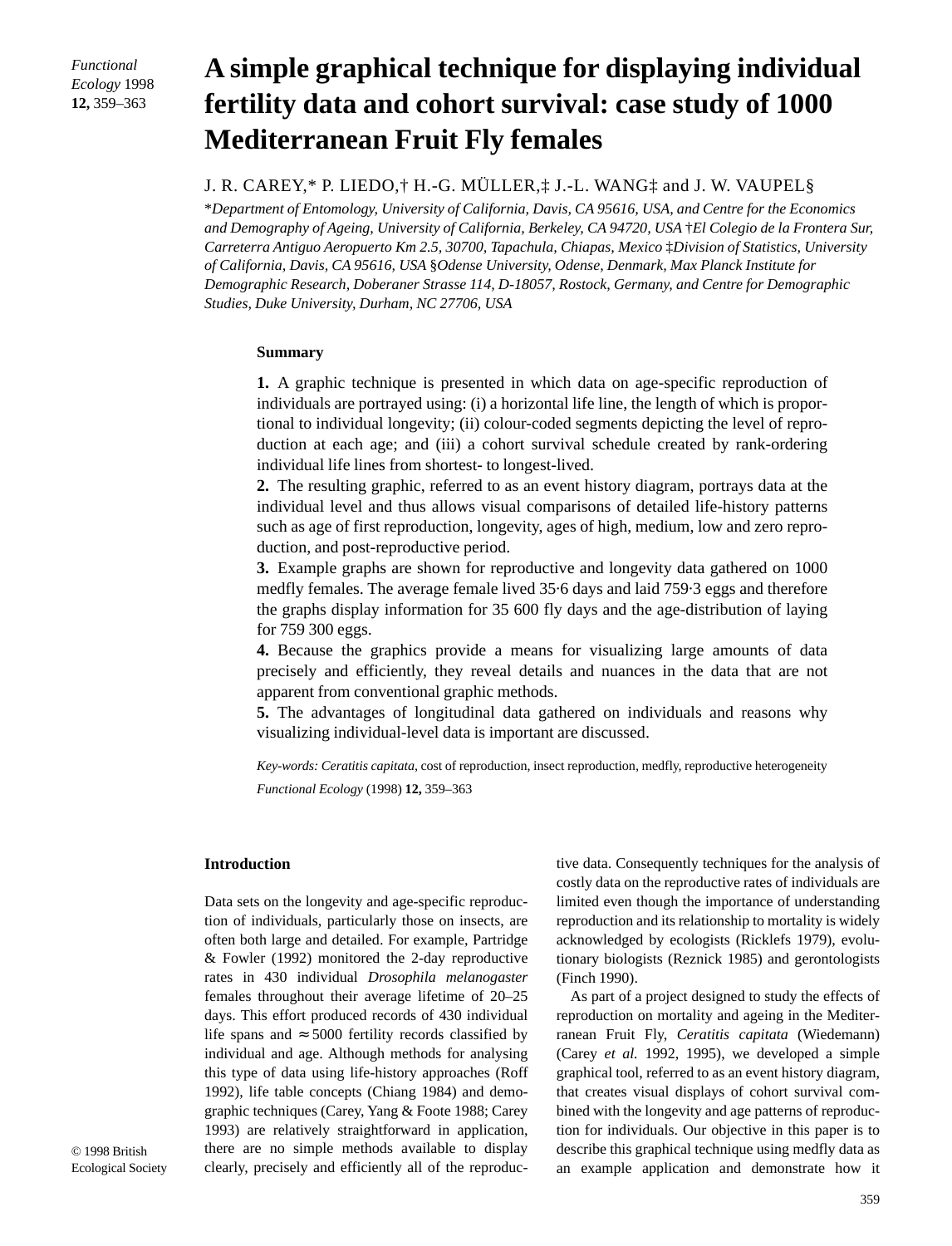provides new perspectives and insights into large data sets on individual reproduction. Although the specific focus and examples are on the medfly, the technique is general and thus can be applied to any measurements on a continuous or discrete covariate for any species.

## **Methods**

The graphics integrating individual reproductive data with cohort survival are based on three concepts: (1) the life course of a single individual female depicted as a horizontal line, the length of which is proportional to her longevity; (2) age segments of the lines colourcoded according to the number of eggs laid; and (3) the individuals rank-ordered from shortest- to longestlived so that when the lines are plotted, they create a cohort survival  $(l_x)$  schedule depicting the number of individuals alive at each age. These concepts were used for organizing and graphing the reproductive data on 1000 individual female medflies. Data were entered into a computer spreadsheet (Microsoft Excel®) and arranged by age (columns) and individual (rows). The data on individuals were then rank-ordered and plotted

using the software graphics program DeltaGraph<sup>®</sup> ('contour-fill' option).

The reproductive data for the 1000 individual female medflies used in creating the graphs were gathered at the Moscamed rearing facility in Tapachula, Mexico, over a 3-year period from 1992 to 1995. Newly emerged females were placed individually in small plastic oviposition cages  $(6.5 \times 6.5 \times 12.0 \text{ cm}^3)$ , provided with food (yeast hydrolysate and sugar) and water, and maintained with a single male at  $26 + 2 \degree C$ ,  $80 + 10\%$  RH and 12:12 light:dark cycle. Eggs were collected daily throughout the life of each female.

## **Results**

The graphs of the medfly data integrating longevity, survival and reproduction are shown in Fig. 1. The concept of the red coding scheme for the figures is a progression from highest egg-laying days in Fig. 1(a) (i.e. days in which  $> 40$  eggs laid are coded red), to intermediate egg-laying days in Fig. 1(b) (i.e. days in which 20–40 eggs laid are coded red), to lowest egglaying days in Fig. 1(c) (days in which 1–20 eggs laid



**Fig. 1.** Age-specific cohort survival and lifetime reproduction for 1000 individual Mediterranean Fruit Fly females. Each horizontal line portrays the longevity of a single individual and the colour-codes designate the level of reproduction for each age. (a) Green = zero eggs; yellow =  $1-40$  eggs; red = > 40 eggs (i.e. red highlights ages of *highest* levels of reproduction). Note that the green vertical band on the left depicts the distribution of ages of first reproduction. (b) Red = 20–40 eggs, yellow = 1–19 or > 40 eggs (i.e. red highlights ages of *intermediate* levels of reproduction). (c) Red = 1–20 eggs, yellow = > 20 eggs (i.e. red highlights ages of *lowest* levels of reproduction). (d) Yellow = > 0 eggs (i.e. red coding absent; emphasis on *qualitative aspects* of reproduction).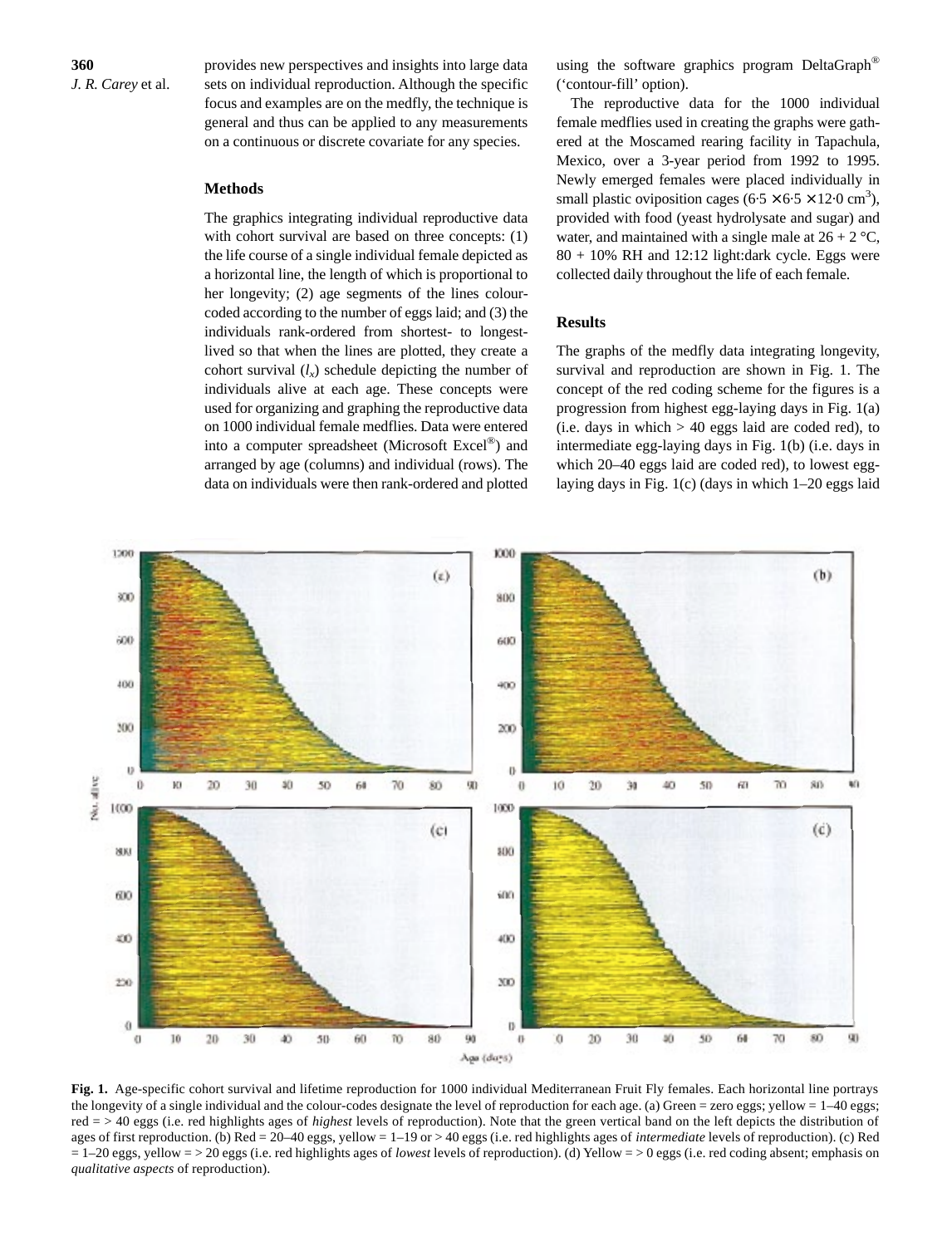**361** *Fertility data and cohort survival*

are coded red). The graphical emphasis in Fig. 1(d) is on the zero egg-laying days. Since the average individual in the 1000-female cohort lived 35·6 days and laid 759.3 eggs, each figure portrays  $\approx$  35 600 numbers representing the distribution of 759 300 eggs. Because the graphs are constructed from original rather than smoothed or curve-fitted numbers, they allow the data to 'speak for themselves'. This is important because abrupt changes in the level of reproduction between adjacent age classes (e.g. zero eggs laid at one age followed by 50 eggs laid at the next) appear in these graphs that would not appear in figures designed to show, for example, 'zones' of high and low reproduction. Thus subtle patterns and nuances can be detected by carefully studying the graphs.

A broad pattern that is immediately evident in Fig. 1 is the sigmoidal shape of the cohort survival schedule, showing a gentle decrease from 0 to around 20 days during which the first 100 flies died, followed by a more rapid drop from days 20 through 50 during which around 800 flies died, and ending in a long tail at the oldest ages when the remaining 100 flies died. This pattern is a manifestation of an underlying mortality schedule in female medflies that accelerates at young and middle ages and decelerates at older ages (Carey *et al.* 1992, 1995; Müller *et al.* 1997).

A number of specific aspects of these figures merit comment. First, there is a weak correlation between longevity and age of first reproduction. This is apparent from the absence of any distinct trends between the two variables portrayed in Fig. 1 (left-most band depicting pre-reproductive ages *vs* life spans depicted by survival schedule) but is more explicit statistically with the correlation coefficient computed as  $r^2 = 0.259$ . The graphs provide a visual image of the quantitative relationship between the variables.

Second, although there are high egg production days throughout the cohort and across all ages as shown in Fig. 1(a), most are concentrated in a 'reproductive window' spanning ages 5 to 25. This 20-day band of high egg production appears in nearly all longevity levels and thus implies that the correlation between early reproduction and longevity is also weak. Indeed the correlation coefficient for longevity and cumulative reproduction for the first 15 days of life was  $r^2 = 0.031$ . High egg production days were noticeably absent from flies living beyond 60 days. The eggs laid on high-production laying days (i.e. redcoded days in Fig. 1a) accounted for  $\approx 60\%$  of all eggs laid in the cohort.

Third, the distribution of the days in the cohort in which intermediate levels of eggs were laid is shown in Fig. 1(b). This figure reveals a uniform scatter of intermediate egg-laying days across virtually the entire cohort from 20 to 50 days. In other words, moderately high rates of egg-laying persisted into older ages for most of the longer-lived individuals. The eggs laid on the intermediate-production days (i.e. red-

coded days in Fig. 1b) accounted for  $\approx$  30% of all eggs laid in the cohort.

Fourth, low levels of egg production were evident (Fig. 1c): (i) during the first few days of oviposition and the last several days of life for each fly; (ii) at the oldest ages (see survival tail); and (iii) throughout the cohort as shown in the more or less even scatter of low egg production days at all ages across individuals. This reflects the variation in daily egg-laying by individual flies. The eggs laid on low-production laying days (i.e. red-coded days in Fig. 1c) accounted for  $\approx 10\%$  of all eggs laid in the cohort.

Fifth, the distribution of days in which no eggs were laid is presented in Fig. 1(d). Of the 35 600 fly days in the cohort, a total of around 14 500 or 40% were days in which no eggs were laid. These zero-production days can be classified into three types: (i) the immature periods experienced by all flies prior to laying their first eggs (these accounted for roughly 50% of all zero-egg days); (ii) zero-production days resulting from lack of egg-laying in 64 sterile flies (these 'infertile fly days' accounted for about 10% of the zero-egg days in the cohort); (iii) those due to day-to-day variation in egg-laying by fertile flies. These accounted for about 40% of the zero-egg days and include postreproductive periods experienced by many flies, occasional periods when individual flies did not lay for several days, and a clustering of zero-egg days for the longest-lived flies in the tail.

Sixth, egg-laying patterns in the oldest flies  $(> 60$ days) consisted of a mixture of many days of no egglaying (Fig. 1d) and days of low egg production (Fig. 1c). This pattern occurred during the ages when mortality rates were high but at a plateau. This lack of reproductive activity sheds light on the period of levelling off at older ages and suggests that this phenomenon may be partly due to a reduction in the overall reproductive activity of individual flies rather than exclusively to demographic selection (i.e. Vaupel & Carey 1993).

#### **Discussion**

There are several reasons why longitudinal data on individuals are preferred over data that are grouped or cross-sectional (Shock 1984) and thus why graphical techniques that help visualize individual-level data are important. The first reason is that as a study population ages it becomes more and more selected owing to attrition (see Vaupel, Manton & Stallard 1979). By 40 days the fly population available for study represented less than half of the original cohort. Averages derived from measurements in young females are thus based on observations of flies of which some did not live to age 40, while data from older flies obviously represents a select population that has survived. Another reason why individual-level data are important is that they provide insight into the between-fly variation in egglaying and thus reveals compositional influences on

© 1998 British Ecological Society, *Functional Ecology,* **12**, 359–363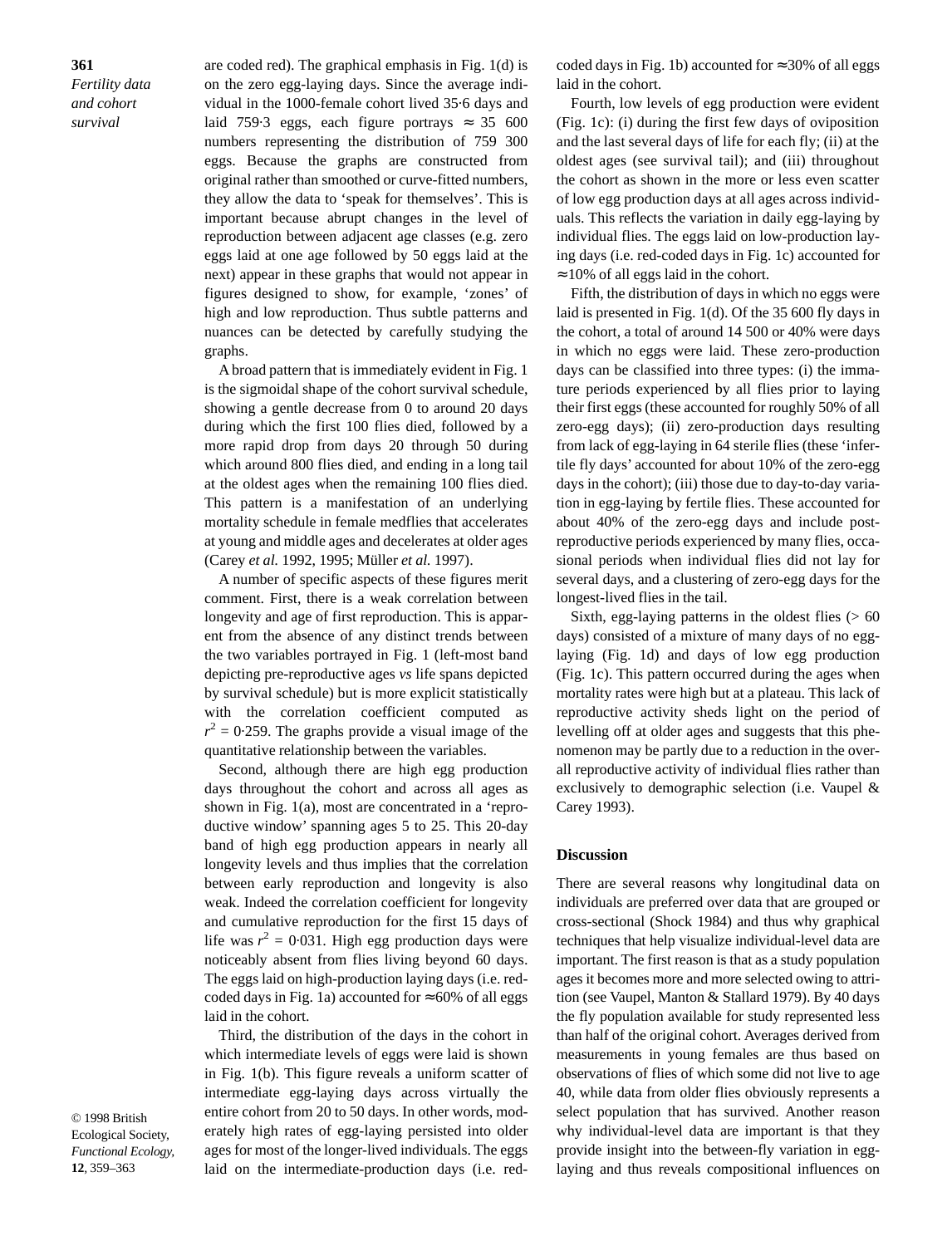the cohort average. For example, individual-level data show whether a decrease in cohort reproduction with age is due to an increase in the fraction of females that lay zero eggs or to an overall decrease in the level of egg-laying by each individual (Carey *et al.* 1988). A third reason why individual-level data are important is that if periods of more intensive egg-laying vary from fly to fly, this intraindividual variation can be wiped out in the process of averaging across individuals. For instance, the shape of a peak of egg-laying in the averaged or cross-sectional egg-laying display may not resemble any of the peaks observed in individual's egg-laying behaviour. A final reason why reproductive data on individuals are important is that the data allow between-fly comparisons to be made in lifetime levels of reproduction and, in turn, on the long-term trajectories of reproduction in each individual over a specified period. In particular, they provide important insights into the reproductive age patterns of flies by comparing high *vs* low lifetime reproductive rates, early *vs* late ages of first reproduction, or short *vs* long lifetimes (see Carey *et al.* 1998).

The broad objective of this paper was to demonstrate how the graphics techniques described here could provide visual displays of the data on individual reproduction and longevity and thereby enhance the depth and scope of the analysis. The technique is not designed to serve as a substitute for a formal statistical and demographic analysis of reproduction and longevity data (see Carey *et al.* 1998).

The general concept underlying the technique is that longitudinal data on demographic events such as reproduction can be portrayed by colour-coding the data on individuals and ordering them according to any number of life-history criteria. The cohort survival schedule emerges when the data are plotted for individuals rank-ordered from shortest- to longestlived. However, other important relationships can be visually displayed using this technique; for example, by rank-ordering the individual-level data by lifetime reproduction or by age of maturity, each of which provides different patterns and colour gradients and, hence, different insights. A variant of the proposed graphic involves using black and white with shades of grey indicating the intensity of egg-laying. This variant would permit the distinction of more levels of intensity at the expense of a clear distinction between different levels.

Although the method was developed for application on fruit fly birth and death data, it is equally relevant for use on birth and death data for any species including humans (e.g. Ellison 1994). These event history diagrams could also be used to display other types of demographic data such as migration, career, medical, marital and educational histories of individuals in human populations (see Pressat 1985).

© 1998 British Ecological Society, *Functional Ecology,* **12**, 359–363

The characteristics of the graphs presented in this paper are consistent with ideals concerning the

visual display of quantitative information outlined by Tufte (1983) – that graphical displays should show the data, induce the viewer to think about the substance rather than about methodology, present many numbers in a small space, make large data sets coherent, encourage comparisons, reveal the data at several levels of detail from a broad overview to the fine structure, and be closely integrated with the statistical and verbal descriptions of the data set. We believe that this technique is capable of complementing the conventional methods of demographic and actuarial analyses, shedding new light on individual variation in age-specific reproduction, encouraging data gathering on the life-history traits of individuals, helping to visualize the quantitative nature and degree of statistical correlation, and providing a more sensitive tool for revealing nuances in life-history data.

#### **Acknowledgements**

We thank Peter Ellison, Caleb Finch, Ronald Lee, Kenneth Wachter and Randolf Nesse for their encouragement and Debra Judge, Robert Ricklefs, Jay Rosenheim and Marc Tatar for their comments on an earlier version of the manuscript. This research was supported by the National Institute on Ageing Grant AG-08761–01 and National Science Foundation Grant DMS 94–04906. The research of H.-G.M. was supported in part by National Science Foundation Grants DMS 93–05484 and DMS 96–25984. The research of J.-L.W. was supported in part by National Science Foundation Grant DMS 93–12170.

#### **References**

- Carey, J.R. (1993) *Applied Demography for Biologists*. Oxford University Press, New York.
- Carey, J.R., Yang, P. & Foote, D. (1988) Demographic analysis of insect reproductive levels, patterns and heterogeneity: case study of laboratory strains of three Hawaiian tephritids*. Entomologia experimentalis et applicata* **46,** 85–91.
- Carey, J.R, Liedo, P., Orozco, D. & Vaupel, J.W. (1992) Slowing of mortality rates at older ages in large medfly cohorts*. Science* **258,** 457–461.
- Carey, J. R, Liedo, P., Orozco, D., Tatar, M. & Vaupel, J.W. (1995) A male–female longevity paradox in medfly cohorts*. Journal of Animal Ecology* **64,** 107–116.
- Carey, J.R., Liedo, P., Müller, H.-G. & Wang, J-L. (1998) Relationship of age patterns of fecundity to mortality, longevity, and lifetime reproduction in a large cohort of Mediterranean fruit fly females. *Journal of Gerontology: Biological Sciences* **53A** (in press).
- Chiang, C.L. (1984) *The Life Table and its Applications*. Robert E. Krieger, Malabar, FL.
- Ellison, P.T. (1994) Advances in human reproductive ecology*. Annual Review of Anthropology* **23,** 255–275.
- Finch, C. (1990) *Longevity, Senescence and the Genome.* University of Chicago Press, Chicago.
- Müller, H.-G., Wang, J.-L., Capra, W.B., Liedo, P. & Carey, J.R. (1997) Early mortality surge in proteindeprived females causes reversal of sex differential of